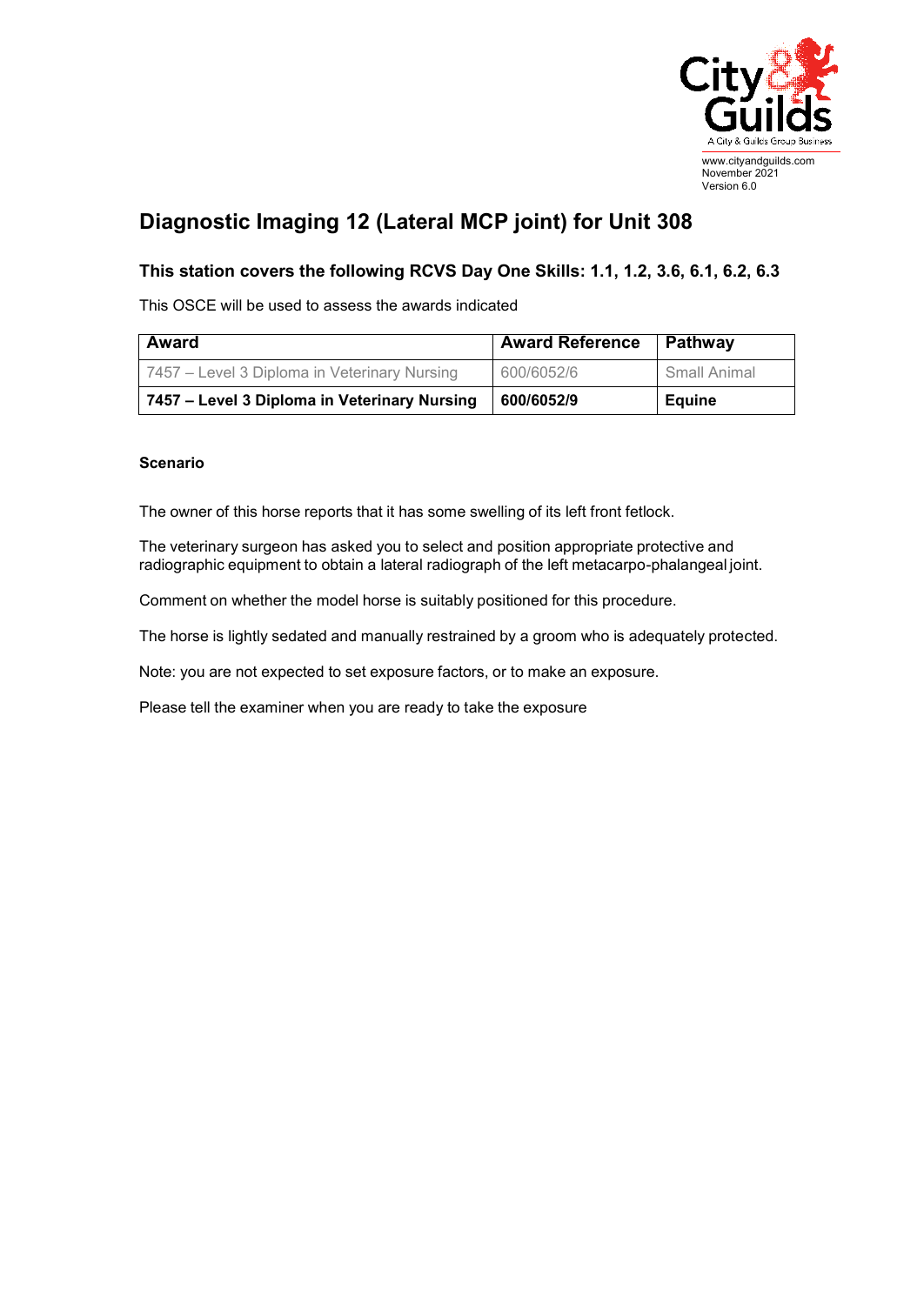|     | Methodology: You will be expected to:                                                                          |  |
|-----|----------------------------------------------------------------------------------------------------------------|--|
| 1.  | Select and put on X-ray gown                                                                                   |  |
| 2.  | Select and put on radiation dose meter                                                                         |  |
| 3.  | Select X-ray gown for assistant, request that they put it on                                                   |  |
| 4.  | Select radiation dose meter for assistant, request that they put it on                                         |  |
| 5.  | Select 1 pair X-ray gloves for assistant, and request that they put them on                                    |  |
| 6.  | Select thyroid protector for assistant, and request that they put it on                                        |  |
| 7.  | Select small or medium cassette                                                                                |  |
| 8.  | Select appropriate cassette holder                                                                             |  |
| 9.  | Place cassette in holder correct way round                                                                     |  |
| 10. | Label with patient identification and date                                                                     |  |
| 11. | L F markers in place                                                                                           |  |
| 12. | Tube head lined up so primary beam centred over L metacarpo-phalangeal joint on<br>lateral side of limb        |  |
| 13. | Tube head at 90° to metacarpo-phalangeal joint                                                                 |  |
| 14. | FFD approx 75 - 100cm                                                                                          |  |
| 15. | Cassette in holder positioned on medial aspect of left metacarpo-phalangeal joint                              |  |
| 16. | Assistant holding cassette holder standing in front of horse                                                   |  |
| 17. | Cassette holder parallel to tube head                                                                          |  |
| 18. | Primary beam collimated to include distal metacarpus                                                           |  |
| 19. | Primary beam collimated to include proximal short pastern distally                                             |  |
| 20. | Dorsal skin edge                                                                                               |  |
| 21. | Palmar skin edge                                                                                               |  |
| 22. | Labelling within primary beam                                                                                  |  |
| 23. | Collimated area does not overlap edges of the cassette                                                         |  |
| 24. | Correct positioning for radiograph of the left metacarpo-phalangeal joint. (to include<br>necessary equipment) |  |
| 25. | Correct centring and collimation                                                                               |  |